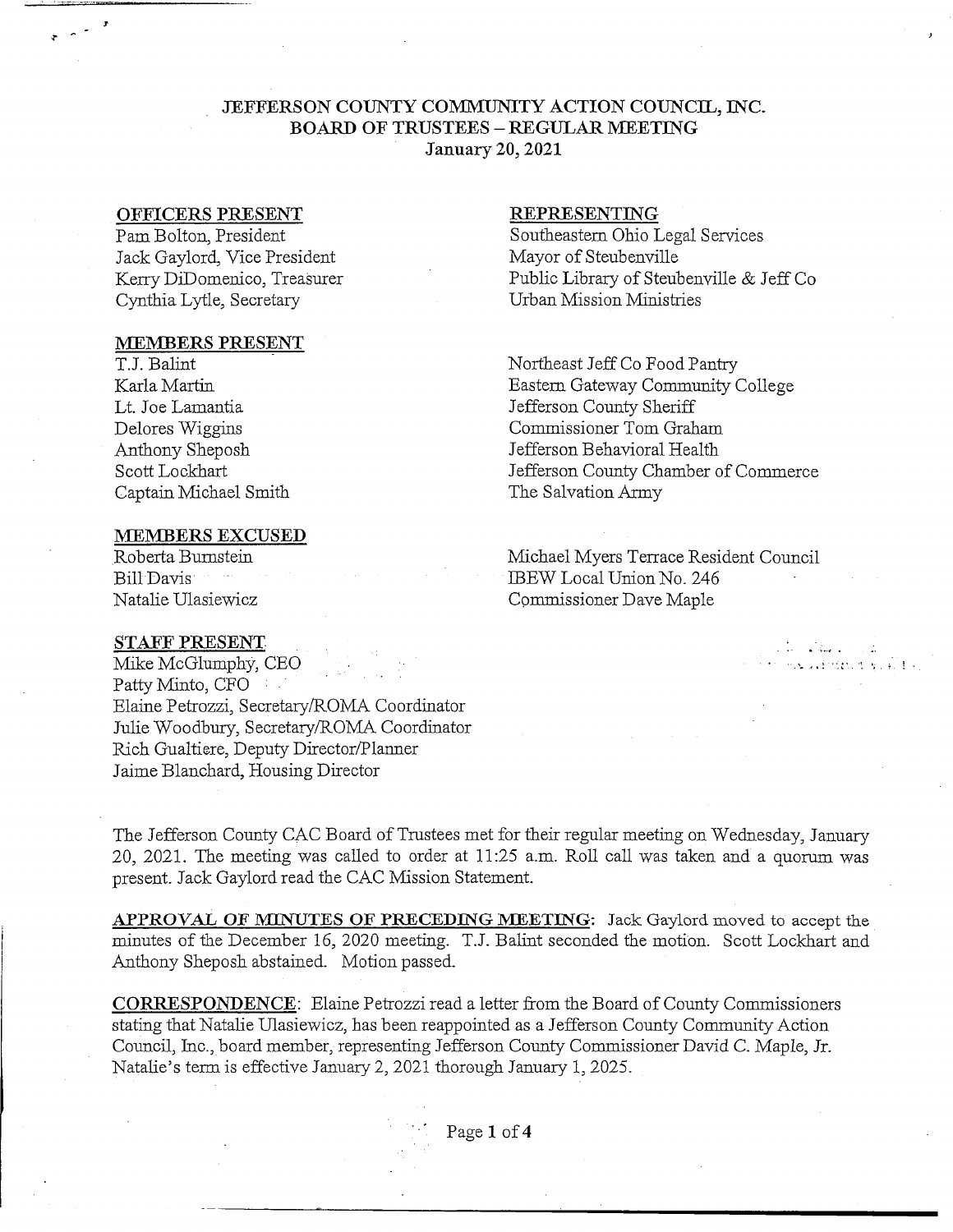MOTION: Scott Lockhart moved to accept the letter from Jefferson County Commissioner David C. Maple, Jr., of re-appointrnent of Natalie Ulasiewicz as their representative. Jack Gaylord seconded the motion. Motion passed unanimously.

### REPORT OF THE CEO:

CALENDAR OF EVENTS: Natalie Ulasiewica term expired 1/1/21 and was re-appointed, letter was read under Correspondence. Dennis Gorlock's term expires 1/1/21. Elaine Petrozzi spoke with Commissioner's Office in November and spoke with Krystal on January 14, 2021 about his replacement. Edward Littlejohn resigned November 18, 2020 and was replaced by Lt. Joe Lamantia (Sheriffs Office). Julie Woodbury was hired as Admin Assistant/ ROMA Coordinator, started January 5, 2021 and did a brief introduction of herself. There is nothing in February.

PERSONNEL REPORT: The Board received the Personnel Report for December 2020, which shows new hires, resignations, terminations and positions posted for the month. Since the report, Admin Assistant/ROMA Coordinator started January 5, 2021. Building and Grounds Director was termed January 8, 2021, Director did not follow policies and procedures and after being reviewed with, the following day did a No Call/No Show. The EPP Auditor is moving back to Florida, and the Fiscal Assistant, who found a position making more money, both resigned January 15, 2021. Currently posted the following jobs, CCMEP Coordinator, HWAP Crew Member, WIOA Adult and D/W Case Manger thru January 20, 2021. Custodian posted thru January 27, Community Service Aide thru January 28, 2021, and Fiscal Assistant thru January 29, 2021. Our current FfWAP is being transferred to the EPP Auditor, James Fuit and Deputy Director, John Shaw, moved into Pathway Home. Rich Gualtiere is now Deputy Director.

PROGRAM REPORT: Members received copies of the December Program Report, which shows participants served for the month and year-to-date. There are currently 7 rooms shut down due to water damage at the Cathedral Apartments. (Will be discussing this matter more in depth later in the meeting).

CAC NEWSLETTER: The CAC's January Newsletter was included for Board members to read. Mike also stated that he writes, 'News from his Desk" in the January and July newsletters, so that he can keep his staff up to date. He also commented that in 2020, per the Mission Statement, he has achieved the goals by adapting and providing programs that are accessible, affordable and culturally-sensitive to meet the needs of the community. He stressed that 2020 was very challenging and feels that 2021 is going to be also.

Pam commented that Jefferson County Community Action Council was one of the few CAC's in the state that remained opened during 2020. Majority CAC's'closed in March (2020) and have still remained closed. Pam gave the Jefferson County CAC a well-deserved round of applause.

MOTION: Kerry DiDomenico moved to approve the Report of the CEO, which included: Calendar of Events; Personnel Report - December 2020; Program Report - December 2020; and CAC January 2021 Newsletter. TJ. Balint seconded the motion. Motion passed unanimously.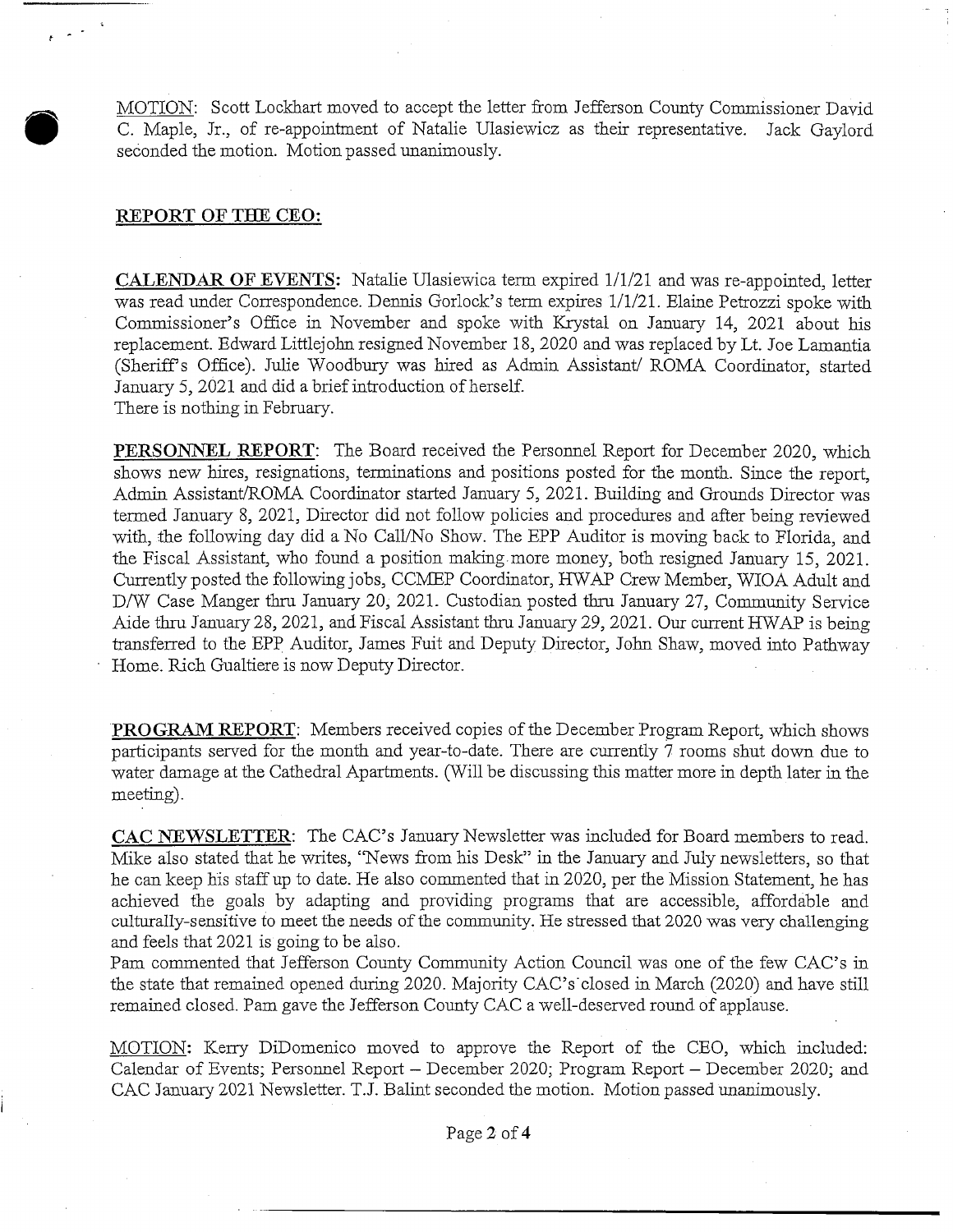# **REPORT OF COMMUTES:**

#### FINANCE COMMITTEE:

FINANCIAL REPORTS: The Finance Committee did not hold finance meeting prior to this meeting, so they will review now the full board present. WarmChoice 2021 Grant, funded from January 1, 2021 thru December 31, 2021 for \$96,649.00. CSBG Agreement Amendment 1, the state draws so much money at a time and currently the grant is for \$490,332.00 Amendment 2 will be coming out around June 2021.

MOTION: Jack Gaylord moved to approve the 2021 WarmChoice Columbia Gas Grant. Kerry DiDomenico seconded the motion. Motion passed unanimously. Cynthia Lytle moved to approve the CSBG Amendment 1. Jack Gaylord seconded the motion. Motion passed unanimously.

**REPORT** of CFO: Patty Minto reviewed for the new board members what all the Combined Analysis Report gives us (Fund Number, Program Number, Program Year, Program Approved Budget, Monthly Expenses, YTD and Unexpended Budget and YTD Percent). Balance Sheet pays the liabilities thru January 1, 2021 and our last payroll was December 31, 2020. There will be an audit the first week of April for 2020. Corporate Fund Report is currently at \$449,224.56. There is showing a Liability Refund Workers Comp. Account #1100 for \$49,851.29. This will be credited to our Workers Comp line item and we will not take any workers comp money out of the program until this amount is spent. The prior year's balance is Workers Comp, \$310,002.77, there has been discussion if you are able to keep in the corporate fund or pay it back to the program? Patty checked with the auditor, Mike Zeno, and was guided to keep it in the corporate fund. Account #5502 was reimbursed \$20,750.56 for indirect costs. Spread Sheet shows cumulative total for the vouchers we have paid put of PNC, Kroger, Walmart and BP Credit Card. Staff members were given the check voucher receipts from September through December to review.

MOTION: Anthony Sheposh moved to approve the Report of the CFO. Jack Gaylord seconded the motion. Motion passed unanimously.

PERSONNEL COMMITTEE: Pam Bolton asked to go into an Executive Session to review CEO's Compensation Review. Scott Lockhart called to order the Executive Session at ll:45a.m. and Jack Gaylord called back into regular session at 11:54 a.m.

MOTION: Jack Gaylord moved to approve an increase to Mike McGlumphy's yearly compensation. Joe Lamantia seconded the motion. Motion passed unanimously.

Unfinished Buisness: There is no unfinished business.

#### NEW BUSINESS:

Purchased a 2004 GMC Sierra 4 Wheel Drive Truck for \$12,800.00

Cathedral Apartments annual report was submitted. In that report, the CEO explained the 7 rooms that are not able to be rented out because of water damage. Mike explains that he is expecting a lot of push back from OHFA because of this annual report and it will lead to some interesting results.